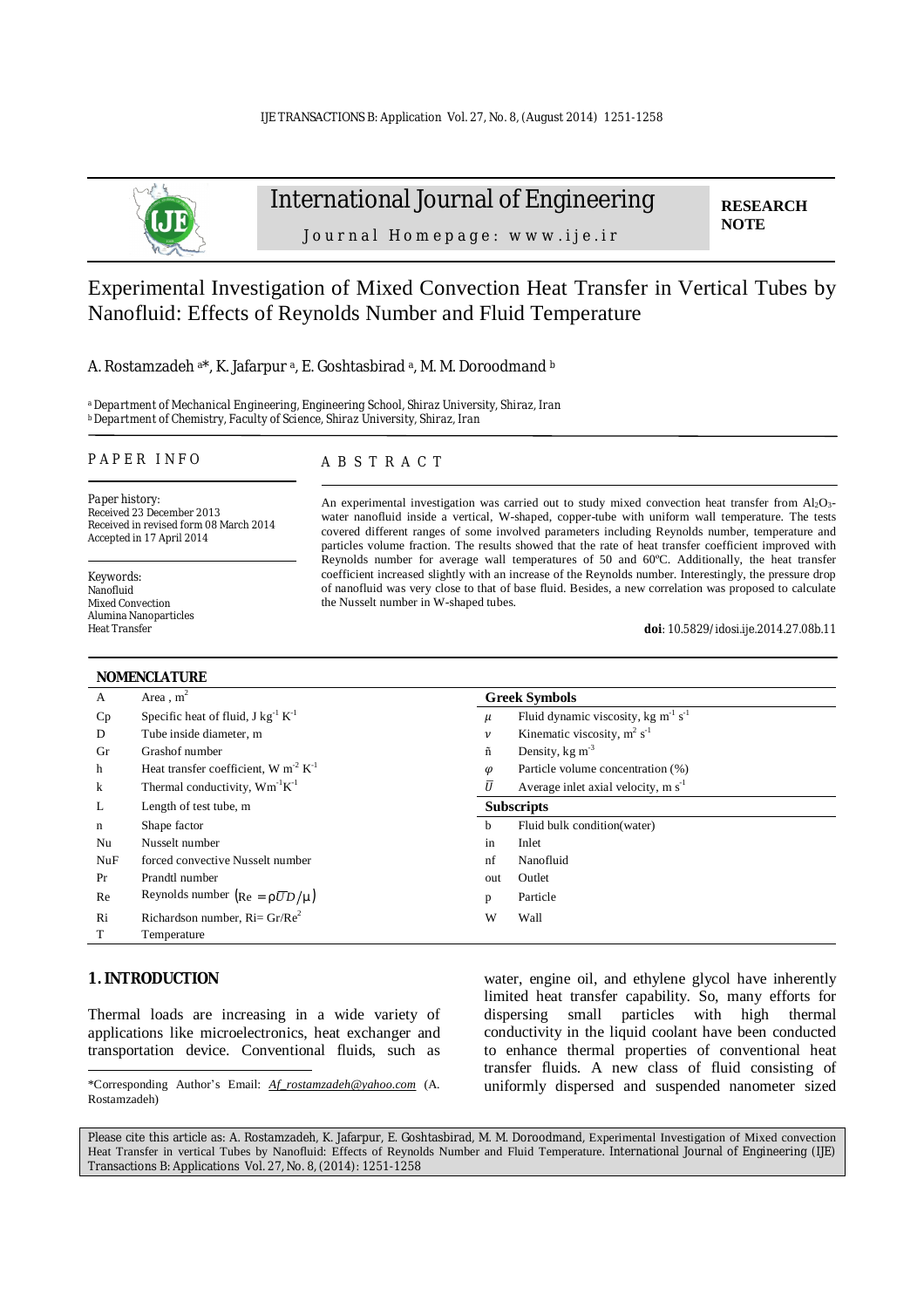particles or fibers in fluid for improving both thermal conductivity and suspension stability was by chol [1] in 1995. Increasing the thermal conductivity is a key to improve the heat transfer characteristics of conventional fluids. Since a solid metal has a larger thermal conductivity compared to base fluid, suspending metallic or metallic oxide solid nanoparticles into the base fluid is expected to improve the thermal conductivity of that fluid. Therefore, heat transfer can be improved using solid particles as an additive suspended into the base fluid. However, the enhancement of heat transfer rates of nanofluids reported in the literature is beyond the effect of increased thermal conductivity alone [2-6]. Nevertheless, thermal conductivity of nanofluids can be affected by different parameters such as volume fraction, type, size and shape of particles, type of base fluid, temperature, acidity, as well as additives. Besides changes in other thermo-physical properties of nanofluids such as viscosity, density, specific heat and agglomeration of nanoparticles can improve the heat transfer behavior of nanofluids. Therefore, some researchers examined the performance of convective heat transfer of nanofluids in different heat exchangers [7-13]. Wen and Ding [4] investigated the heat transfer performance of water-alumina mixture under the laminar flow regime in a copper tube. They found that the convective heat transfer coefficient increases with increasing Reynolds number and particles concentration. Similar to Wen and Ding, other studies that focused on forced convection heat transfer inside tubes, also observed an increase in the heat transfer coefficient [3, 5, 14, 15]. Convective heat transfer coefficient of  $Al_2O_3$  - water and CuO - water nanofluids for laminar flow in the annular tube under a constant wall temperature boundary condition is presented by Heris et al. [15]. Their results showed that the heat transfer coefficient increases with Peclet number and particle volume concentrations, while  $Al_2O_3$ -water nanofluid showed larger heat transfer enhancement than CuO-water nanofluid. The conjugate problem of laminar mixed convection of  $Al_2O_3$ -water nanofluid in a uniformly heated inclined tube was studied by Mansour et al. [16] numerically. They found that the presence of nanoparticles intensifies the buoyancy-induced secondary flow, especially in the developing region. In recent years, The heat transfer enhancement for industrial application by using nanofluid has become increasingly important. For example, Hussein et al. [17] and Ebrahimi et al. [18] examined the performance of forced convection heat transfer in the car radiator with SiO2- water nanofluid. They found that this nanofluid could enhance heat transfer rate compared to pure water. Laminar flow of CuO based oil nanofluid in a tube with wire coiled inserts have been estimated by Saeedinia et al. [19] experimentally. They found 45% enhancement heat transfer for 0.3% volume

concentration. Similar results have been achieved by Chandrasekar et al. [20]. A number of researchers studied the performance of nanofluids within the heat pipe [7-9]. They reported significant reduction in thermal resistance of heat pipe with nanofluid compared to distilled water. However, most of the results show that nanofluids are useful for improving thermal performance [21]. The main reason of this enhancement is because of the thermal dispersion in which velocity slip induces a velocity and temperature perturbation [3, 5], particle migration and a non-uniform shear rate [10], Brownian diffusion and thermophoresis [1, 12], and nanoparticle random motion [2, 3, 11]. Experimental results show that the heat transfer behavior of nanofluids is not completely understood.

Going through the existing pertinent literature, limited papers investigate heat transfer characteristics of nanofluid flow inside vertical tubes, especially Wshaped tubes, under free and forced convection flow. In addition, it is essential to measure the heat transfer performance of nanofluid under the given flow condition and specific applications directly in order to provide helpful guidelines to the compact heat exchangers.

 Therefore, in the present work, our goal is to investigate experimentally, flow and convective heat transfer characteristics of water-based  $Al_2O_3$  nanofluid flowing through a W-shaped tube with the constant wall temperature under free and forced convection flow.

At the same time, the effects of Reynolds number and the wall temperature on the mixed convection of this nanofluid are investigated and the results are presented. In addition, pressure drop of working fluid are measured experimentally.

#### **2. EXPERIMENT**

**2. 1. Experimental Set Up and Procedure** Figure 1 shows a schematic illustration of the present experimental system that was used. The fluid, distilled water or a nanofluid, flows from a flow control valve and enters the heated section. The latter part is a wshaped copper tube with an internal diameter of  $D = 6$ mm, a total length of 940mm and 0.9mm thickness. The test section is placed in a water bath. The wall of the tube has been constant and uniform temperature. The water in the bath is heated using one 1500 Watt electrical element and one thermo control, which was employed to preserve the constant temperature of the bath. Furthermore, a mixer is used to keep a uniform fluid temperature in the bath. In order to minimize the heat loss to the ambient, a thick layer of fiber-glass insulating blanket is wrapped around the water bath system. A tube-in-shell type heat exchanger was used to cool the heat transfer fluid to help attaining steady state, where cooling water was used as the coolant. Flow rates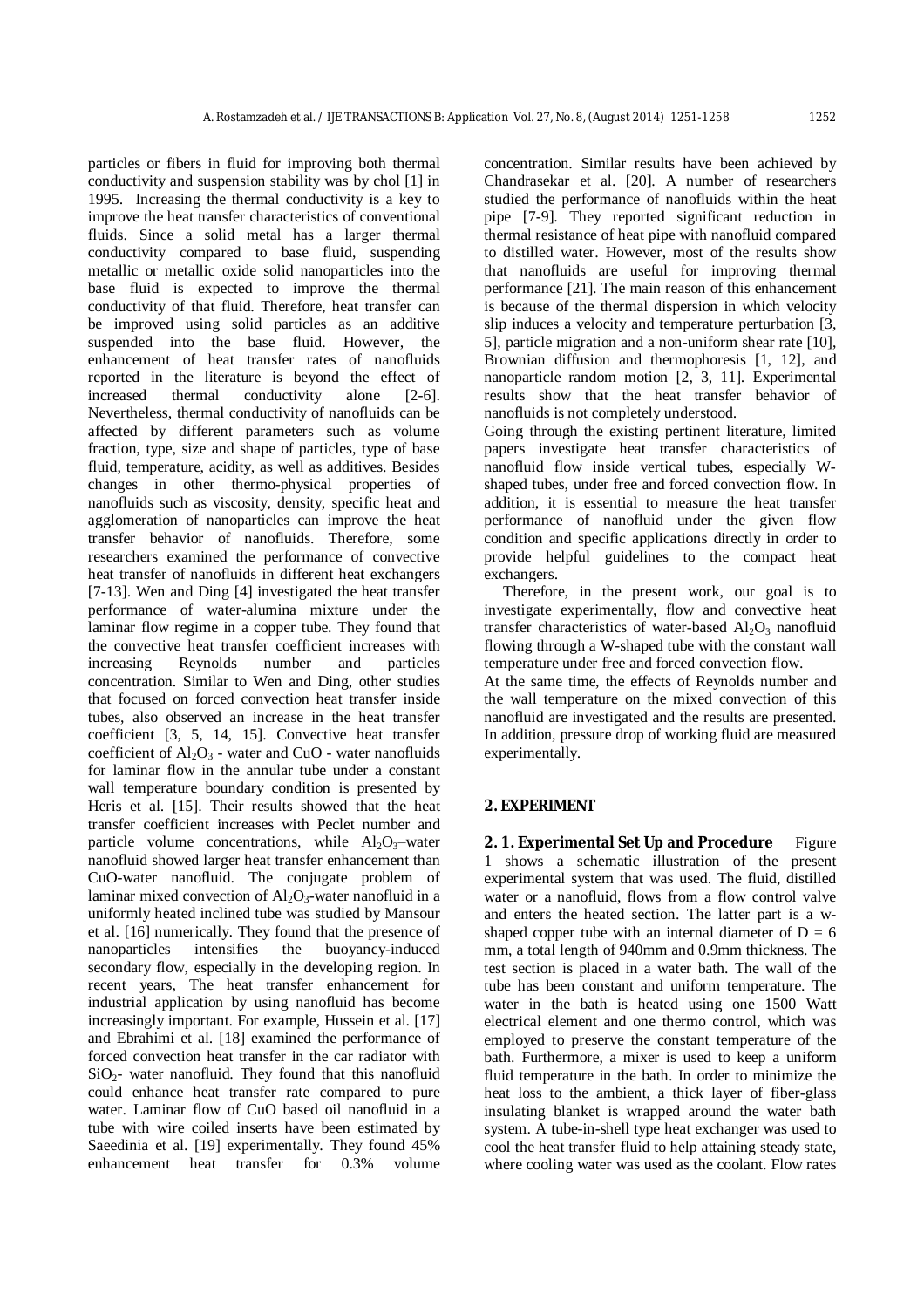are measured by a rotameter (which is calibrated using a classical and reliable 'stop-watch-and-weighting' technique, with an accuracy of  $\pm 0.1$  gr). A centrifugal pump is used for pumping the collected fluid in the reservoir to the test section. In order to control the flow rate, a reflux line with a valve is used.

Temperature is measured at various places in the system (Figure 1). Ten thermocouples with an accuracy of  $\pm 0.1$ <sup>o</sup>C are installed as follows:

Three PT100 thermocouples are placed at different positions of the bath to ensure constant and uniform temperature in all locations. Two PT100 thermocouples are used to measure fluid temperatures at the tube inlet and outlet. To ensure an isothermal condition at the outer surface of the test tubes, five PT100 thermocouples are used at different locations.

In addition, 2 pressure sensors are placed at inlet and outlet of the tube for measuring the pressure loss along the test section. These sensors have an accuracy of  $\pm 1$ mbar. All the thermocouples and sensors are connected to a data-acquisition system and the collected data is saved on a computer.

During the experimental run, bath temperature was initially set to a specified value (starting from 40 ℃ and then a 10-degree increase). The volume flow rate was then controlled to have the needed Reynolds number, including 1.93, 3.996, 7.024, 9.970, 13.387cc/s. Measurements were carried out after 20-30 min when the system reached steady state condition. Each measurement was repeated at least three times.



**Figure 1.** Schematic representation of the experimental system



**Figure 2.** Particle size distribution

#### **3. PREPARATION OF NANOFLUIDS**

Nanofluids of aluminum oxide nanoparticles with different concentrations were synthesized by chemical vapor deposition (CVD) instrument. Briefly, the production line is a quartz tubing (0.5 cm diameter) with a total length of about 3 meters. The quartz line passed through two furnaces, an ultraviolet (UV) irradiator, and a microwave oven. Several vibrators were attached to the production line. Two tubing furnaces, with 40cm length and power of 2000 W, were used for preheating and production of aluminum nanoparticles. A 450 W UV irradiator and a 1500 W Samsung appliance type microwave oven were used to prevent coagulation of aluminum oxide nanoparticles.

Before startup, a casting agent such as several ml of aqueous solution of CTAB was poured inside the cooled vessels which were located at the end part of the instrument. Argon gas was bubbled through a solution of aluminum acetate and then introduced into the production line. A piezoelectric vibrator located at the bottom of the aluminum acetate solution was applied to promote formation of aluminum acetate aerosols. The temperature of the aluminum solution was controlled using a mantle which is located around the reagent cell. Trace flow of oxygen in argon was run through the production line for aluminum oxide nanoparticles. The UV synthesized was finally flowed into the cooled vessel containing CTAB solution. The solenoid valves automatically controlled the flow of all gases. Gas flow furnaces, solenoid valves, UV irradiator and all parameters of the microwave oven were controlled with computer software written in Visual Basic. Figure 2 shows particle size distribution for nanoparticles which is specified by light scattering particle size analyzer. Particles sizes are between 3 to 8 nanometers, with an average size of 4.5nm (these values are measured before the test).

### **4. NANOFLUID PROPERTIES AND DATA REDUCTION**

To investigate the heat transfer performance of flowing nanofluids, the knowledge of the transport properties of nanofluids is required. Based on classical formulas that were presented for a two-phase mixture, the thermal and physical properties of the nanofluid under consideration are computed by Equations (1) to (4). All fluid properties are calculated by using the mean fluid temperature between the inlet and the outlet. Nanofluid density:

$$
r_{n f} = (1-j) r_b + j r_p \tag{1}
$$

where,  $\varphi$  is the particle volume fraction and  $\rho_{\rm nf}$ ,  $\rho_{\rm p}$  and  $\rho_{\rm b}$  are the nanofluid, particle material and base fluid densities, respectively.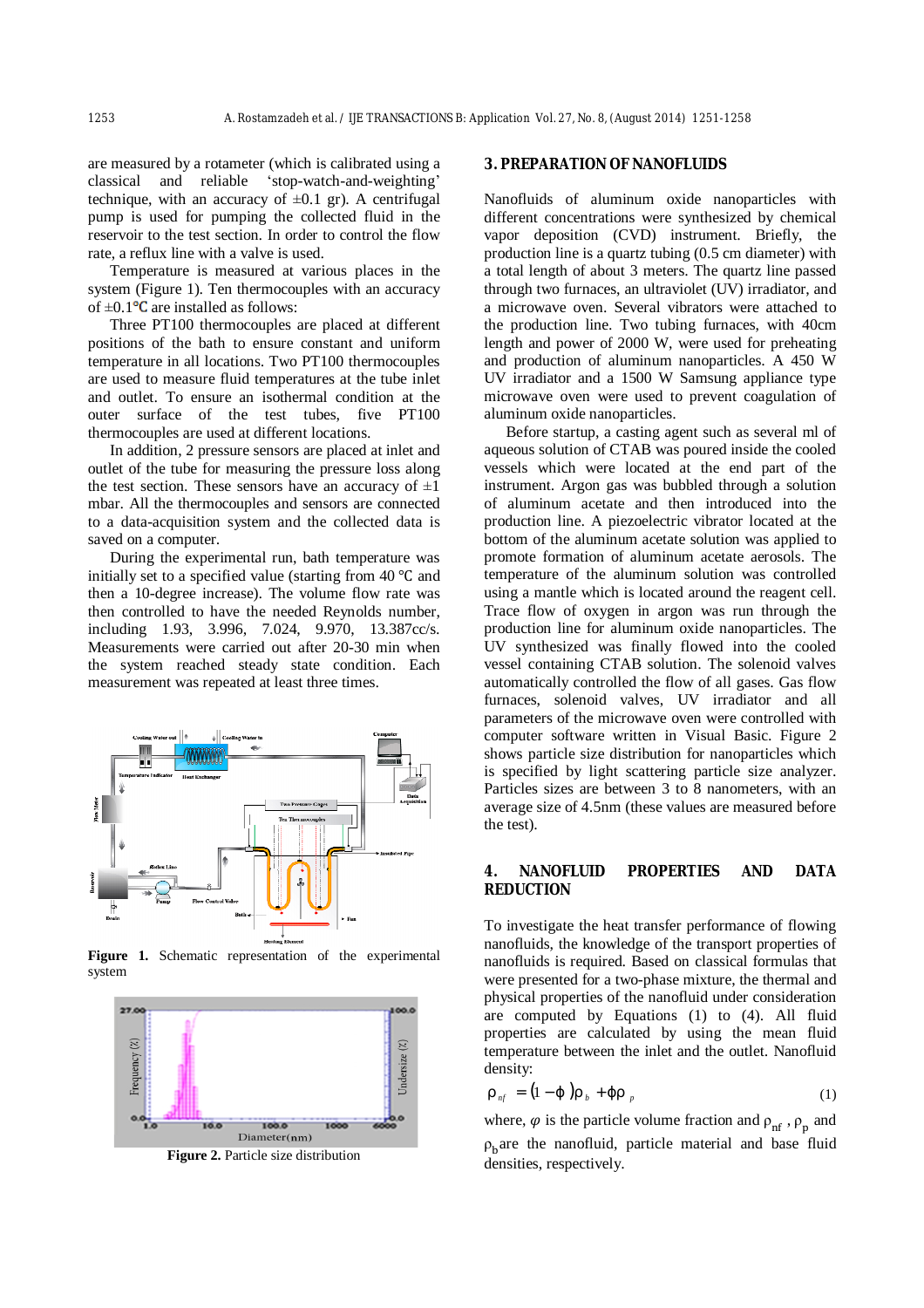Nanofluid specific heat and dynamic viscosity can :

$$
c_{p_{n'_{j}}} = (1-j)c_{p_{b}} + j.c_{p_{p}}
$$
 (2)

$$
\frac{m_{n f}}{m_b} = \frac{1}{(1-j)^{2.5}}
$$
 (3)

where,  $C_{p_{n}f}$ ,  $\mu_{nf}$  are the heat capacity and dynamic viscosity of nanofluid [2, 22]. Nanofluid thermal conductivity: Effective thermal conductivity values can be evaluated by the use of Hamilton and Crosser formula [23], which is given by the following equation:

$$
\frac{k_{\text{eff}}}{k_{\text{b}}} = \frac{k_{\text{p}} + (n-1)k_{\text{b}} - (n-1)\mathbf{j} \left(k_{\text{p}} - k_{\text{b}}\right)}{k_{\text{p}} + (n-1)k_{\text{b}} + (k_{\text{p}} - k_{\text{b}})\mathbf{j}}
$$
(4)

In Equation (4),  $\mathbf{k}_b$  and  $\mathbf{k}_r$  are thermal conductivity of the base fluid and particles, respectively. n is the empirical shape factor given by  $n = 3/y$  and  $\Psi$  is the sphericity ( $\Psi = 1$  for spherical particles).

In this work, the relevant thermo-physical properties of the solid nanoparticles  $(Al_2O_3)$  are k=36 W/m K,  $C_P$ =773 J/kg K and  $\rho$ =3880 kg/m<sup>3</sup>. The convective heat transfer coefficient and the corresponding Nusselt number are given as follows:

$$
\overline{h}_{\text{exp}} = \frac{c_p \, rA \big( T_{\text{out}} - T_{\text{in}} \big) \overline{U}}{pDL \big( T_w - T_b \big)_{L.M.}} \tag{5}
$$

$$
N\overline{u}_{\text{exp}} = \overline{h}_{\text{exp}} \cdot D \bigg/_{k} \tag{6}
$$

where,  $\rho$  is the fluid density and A,  $\overline{U}$  and D are the cross sectional area, average fluid velocity and the tube diameter, respectively,  $T_{out}$  and  $T_{in}$  are outlet and inlet fluid temperature,  $T_w$  and  $T_b$  are the wall and fluid temperatures and L is the length of pipe.  $(T_W - T_b)$  LM is logarithmic mean temperature difference.

## **5. VALIDATION TESTS OF THE EXPERIMENTAL DATA**

In order to establish the reliability and accuracy of the present experimental set up, the pressure drop and the heat transfer coefficient are experimentally measured using distilled water as a working fluid. The Reynolds number varies from 350 to 3800. Because  $L/D \gg 1$ , it is reasonable to neglect the entrance effect, so the flow inside the tube is considered fully developed. The total pressure loss includes major loss is because of friction and minor loss. It is also because of changing velocity in bends. The total head loss is,

$$
H_{f} = (K_{f} + K_{m}) \frac{V^{2}}{2 g}
$$
 (7)

The energy loss factor  $(K<sub>m</sub>)$  is due to the curvature of the tube which depends on radius and angle of curvature.  $K_f$  is the friction loss coefficient which is related to friction coefficient of length L and diameter (D) of the pipe and it can be achieved as follows [24]:

$$
k_f = f \frac{L}{D} \tag{8}
$$

f is the friction factor, the friction coefficient depends on the type of flow (laminar, transient, turbulent) and the roughness of the tube. For fully developed laminar flow, the friction coefficient depends only on the flow Reynolds number; the following Hagen-poiseuille equation is used:

$$
f = 64 \text{Re} \tag{9}
$$

For turbulent flow, the friction coefficient depends on the flow Reynolds number and the roughness of the pipe. This coefficient can be expressed as [24]:

$$
f = 0.0055 \left\{ 1 + \left[ 20000 \left( \frac{e}{D} \right) + \frac{10^6}{\text{Re}} \right]^{1/5} \right\} \tag{10}
$$

where,  $e$  is the tube roughness. Figure 3 shows the head loss of distilled water based on the laboratory data of this study versus the head loss resulting from theoretical relations (Equations (7-10)) which illustrates an adequate agreement between experimental results and the empirical formula. By calculating Richardson number, it was found that the flow inside the tube is a mixed of free and forced convection. Figure 4 shows the relation between Reynolds number and the products of Grashof number with Prandtl number (Rayleigh number) times diameter divided by length. In this figure, the present results are compared with those of Metais and Eckert [25] for the vertical tube. Demonstrated in Figure 4, the experimental data is mixed convection flow at low Reynolds number and force convection at high Reynolds number (average linear velocity between 0.06827and 0.473389m/s).



**Figure 3.** Parity plot comparing the theoretical and experimental results.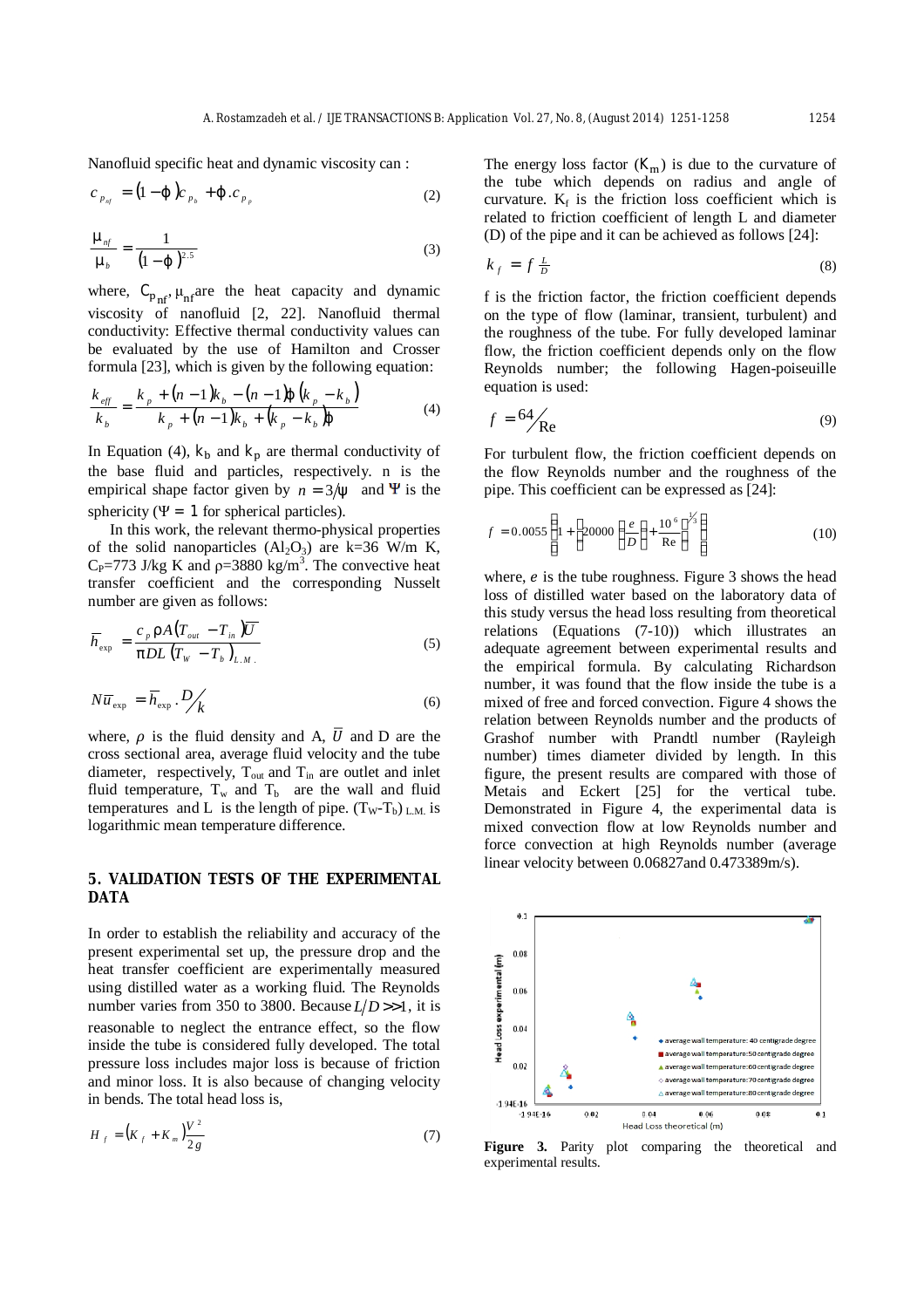

**Figure 4.** Regime of free forced and mixed convection for flow through vertical tubes and experimental data in this work [25]



**Figure 5.** Plot of experimental Nusselt number versus theoretical Nusselt number

For downward flow of water in pipe with mixed convection, the experimental results of the convective heat transfer coefficient computed by Equations (5) and (6) which are compared with those calculated by Jackson and Fewster equation [25] based on the Nusselt number:

$$
\frac{Nu}{Nu_F} = \left[1 + 4500 \frac{Gr_b}{Re_b^{2.625}} P_{F_b^{0.5}}\right]^{0.31}
$$
\n
$$
10^{-5} \leq \frac{Gr_b}{Re_b^{2.625}} P_{F_b^{0.5}} \leq 0.1
$$
\n(11)

Another comparison is performed for upward flow in water tube by Hall and Jackson equation [25];

$$
\frac{Nu}{Nu_{F}} = \left[1 \pm 10^{4} \frac{Gr_{b}}{Re_{b}} \right]^{0.46}
$$
\n
$$
0.1 \leq 10000 \frac{Gr_{b}}{Re_{b}} \left(\frac{2.7}{12}\right) Pr_{b}^{0.5} \leq 100
$$
\n
$$
(12)
$$

where,  $Nu<sub>F</sub>$  denotes Nusselt number for forced convection with the following Sieder-Tate equations [26] for the laminar and turbulent flows under the constant wall temperature boundary conditions: For laminar flows:

$$
N\overline{u}_F (th) = 1.86 \left( \text{Re } _f \text{ .Pr } _f \text{ .}\frac{D}{L} \right)^{1/3} \left( \frac{m_f}{m_{wf}} \right)^{0.14} \tag{13}
$$

For turbulent flows:

$$
N\overline{u}_F (th) = 0.027 \text{ Re }_{f}^{0.8} \text{Pr}_{f}^{1/3} \left( \frac{\mathbf{m}_f}{\mathbf{m}_{\text{wf}}} \right)^{0.14}
$$
 (14)

The measured data of the Nusselt number versus theoretical results are presented in Figure 5. There is a good agreement between the present experimental results and the theoretical values computed based on Equations (11)-(14).

### **6. RESULTS AND DISCUSSION**

The present experiments were carried out using  $Al_2O_3$ . water mixtures (average diameter of particles is 4.5 and 24nm). Tests were performed for flow Reynolds number between 350 to 4000, the particle volume fraction  $\varphi$ from 0% to 4%, and average wall temperature from 40 to  $80^{\circ}$ C. The Effects of flow Reynolds number and average wall temperature are investigated and presented in the subsequent sections. Note that, heat transfer behavior of the nanofluid is presented in the fully developed region.

**6. 1. Effect of Reynolds Number in Convective Heat Transfer** Inlet and outlet fluid temperatures, wall temperature and fluid velocity parameters are measured. Then, the heat transfer coefficient is computed by Equation (5). Figure 6 shows the heat transfer coefficient as a function of the flow Reynolds number, for a particle volume concentration of  $\varphi$ =0.4% and five different average wall temperatures  $(T_{wall}=40 \text{ to }$ 80°C). It is obvious that for all average wall temperatures, the heat transfer coefficient increases significantly with flow Reynolds number. The heat transfer coefficient of nanofluids increases as a result of the mixing effect of particles near the wall, Brownian motion of particles, reduction in boundary layer thickness and delay in boundary layer development [4, 13, 27].

Values of the convective heat transfer coefficient of nanofluid (with 4nm particle size) with respect to distilled water for different flow Reynolds number is presented in Figure 7. It is clear that the maximum enhancement takes place in a minimum Reynolds number and maximum particle volume concentration.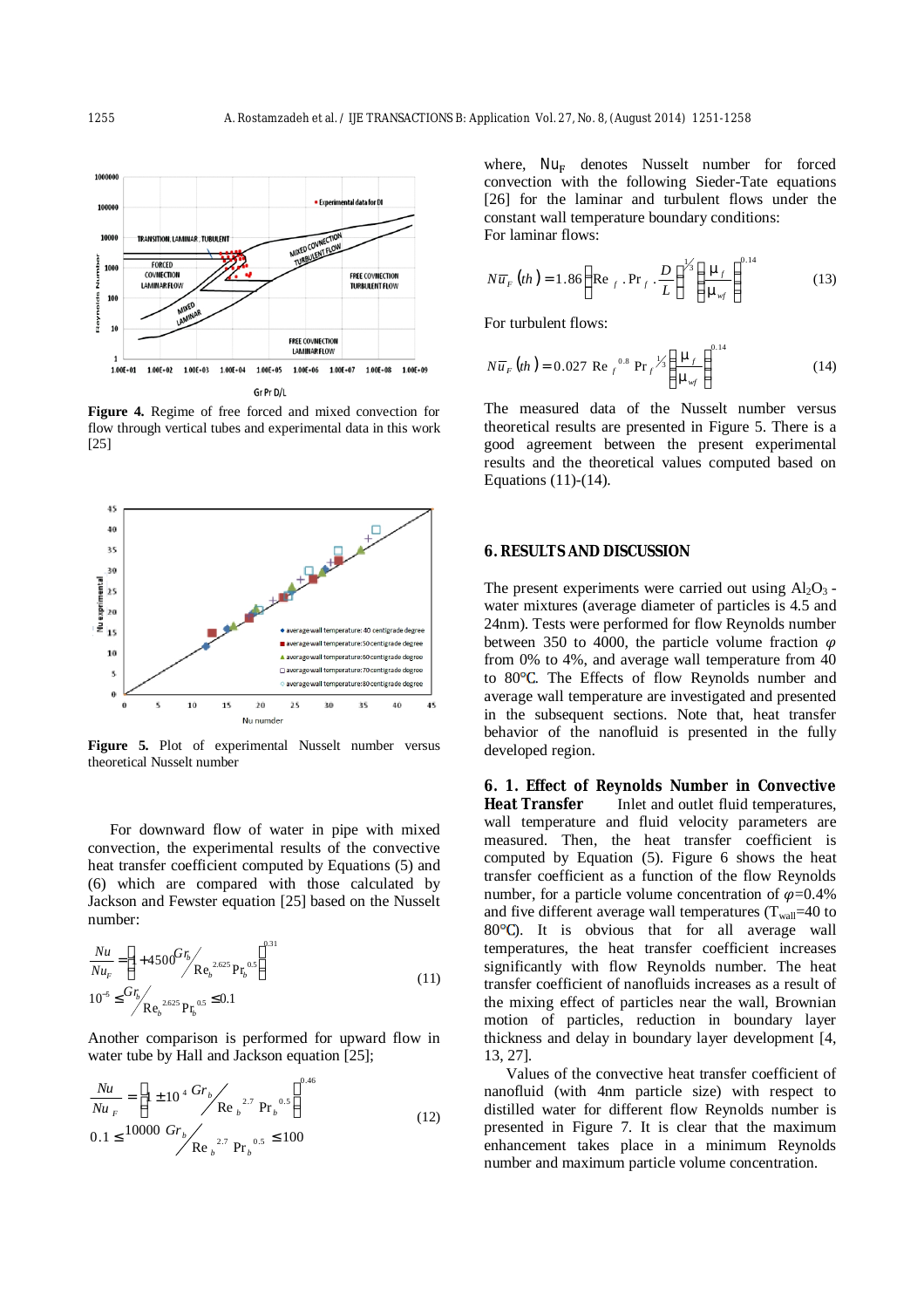As Figure 7 shows, convective heat transfer coefficient (expect 4 %vol) increases with flow Reynolds number. This trend is almost true for all particles volume concentration and Reynolds number except 4% particle volume concentration. In this case, it is possible that, high volume concentration and low velocity flow in the pipe lead to agglomeration of particles. This behavior increases the thermal conductivity and heat performance.

**6. 2. The effect of Tube Wall Temperature on the Heat Transfer** Figure 8 exhibits the heat transfer coefficient versus the temperature of the tube wall for 1.93cc/s volume flow rate and four different particle volume concentrations. As Figure 8 demonstrates, heat transfer coefficient improved by increasing particle volume concentration and increasing the temperature of the tube wall. Therefore, maximum heat transfer coefficient occurs at the maximum particle volume concentration.

The particle volume concentration of 0.5% and 1%, enhancement in the heat transfer coefficient for base fluid and nanofluid is almost equal.



**Figure 6.** Plot of coefficient of heat transfer versus Reynolds number in 4% volume fraction of nanofluid



**Figure 7.** The ratio of the heat transfer coefficient of waterbased  $Al_2O_3$  nanofluids to that of base fluid as a function of the Reynolds number.



**Figure 8.** Plot of heat transfer coefficient versus temperature at constant volume flow rate 1.93cc/s

**TABLE 1.** Y=ax+b (y: heat transfer coefficient, x: Reynolds number)

| Average wall temperature | а      | b      | $\mathbb{R}^2$ |
|--------------------------|--------|--------|----------------|
| 40 (4% vol)              | 0.8135 | 1202.2 | 0.9765         |
| 50 (4% vol)              | 0.9593 | 1474.9 | 0.9943         |
| 60 (4% vol)              | 0.8371 | 1853.7 | 0.9948         |
| 70 (4% vol)              | 0.7899 | 2011.2 | 0.9947         |
| 80 (4% vol)              | 0.7394 | 2234.5 | 0.9906         |
|                          |        |        |                |

Using the relationship between convective heat transfer coefficient and flow Reynolds number for constant tube wall temperature (Figure 6), a correlation for h, given by  $h=aR+b$  is developed, where R is flow Reynolds number. Values of constants  $a$  and  $b$  for each tube wall temperature are presented in Table 1. For tube wall temperature of 50 and 60°C and 4 vol% we have maximum heat transfer coefficient rates. This effect is observed for other particle volume concentrations such as 0.5, 1, 2 and 3 vol%. For example, rate of enhancement at  $50^{\circ}$ C is 95% whenever at  $80^{\circ}$ C the rate is 75%. This effect can be explained by the hysteresis phenomena on viscosity, which revealed the existence of a critical temperature. Nanofluid viscosity reaches its lowest level at a critical temperature. Beyond this temperature, the viscosity increases by increasing temperature. Critical temperature depends on various parameters such as particle size and particle volume concentration [28]. Moreover, Yang et al. [29] show 22% increase in heat transfer coefficient over the base fluid at 50 °C. He also revealed that for  $70^{\circ}$ C the heat transfer coefficient increases 15%.

**6. 3. Correlations for Nusselt Number** The heat transfer behavior of the nanofluid is characterized by various factors such as thermal conductivity, heat capacity, thermal expansion coefficient, viscosity and particle volume concentration.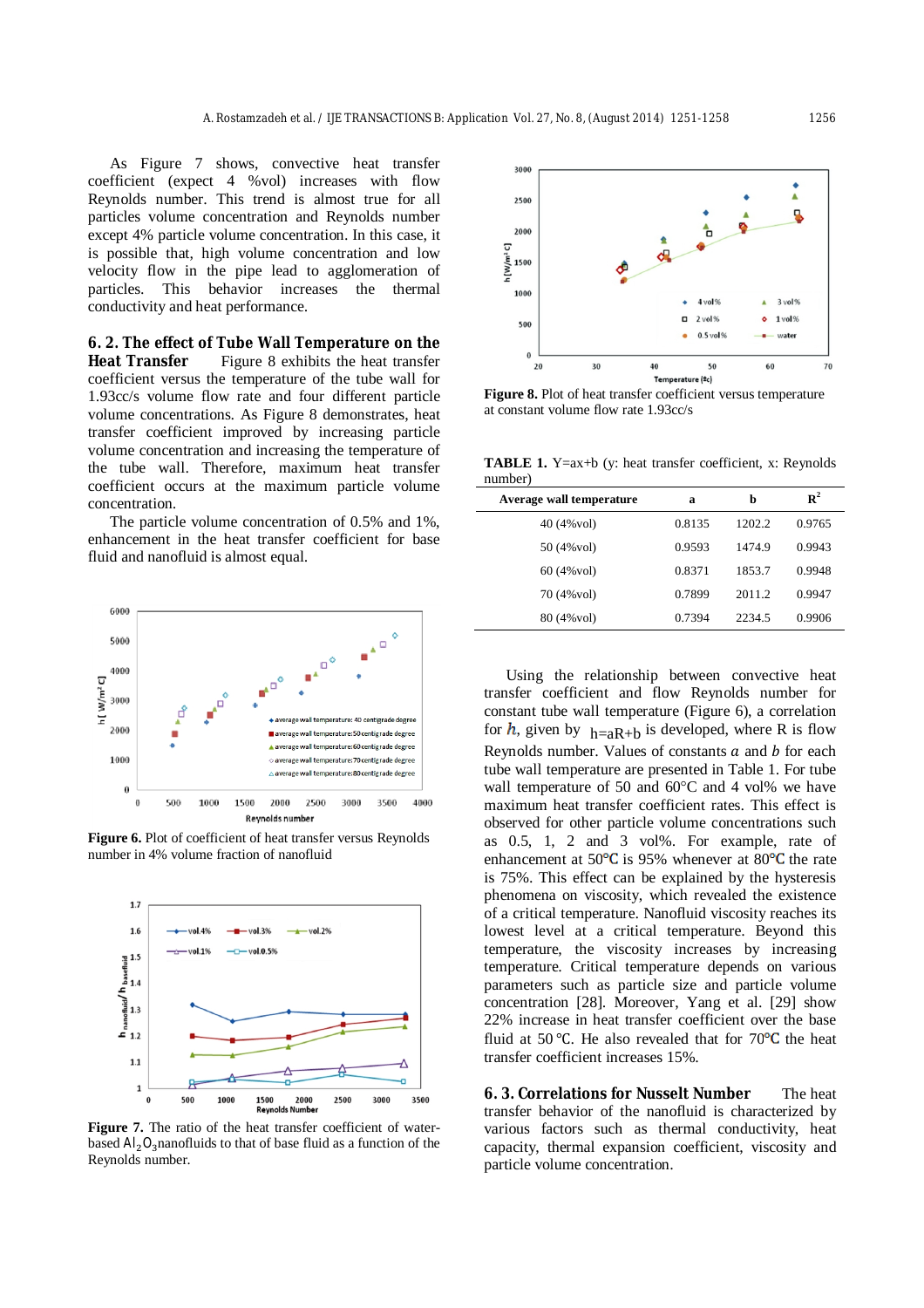

**Figure 9.** The ratio of pressure drop of nanofluids to that of distilled water versus Reynolds number for different volume fraction

Using the experimental data, the following correlation was determined for the Nusselt number in a W-shaped tube as a function of the particle volume concentration, Peclet, Reynolds and prandtle number based on the relation proposed by Xuan and Li [30].

$$
Nu_{nf} = 0.48(1 + 5.24f^{1.191}Pe_{d}^{0.001})Re_{nf}^{0.447}Pr_{nf}^{0.4}
$$
 (15)

(This equation is applicable for  $450 < Re < 4000$ ).

**6. 4. Pressure Drop** To use nanofluids in industry, pressure drop must be investigated, as well. Figure 9 shows the ratio of pressure drop of nanofluid to distilled water as a function of Reynolds number.

The current result shows that pressure drop does not increase significantly for fluid with suspended nanoparticles.

## **7. CONCLUSIONS**

In this study, mixed and forced convection flow of water and water- $Al_2O_3$  mixture inside a vertical wshaped tube with a constant wall temperature boundary condition has been investigated experimentally. The results confirmed that heat transfer improved with the addition of alumina to the base fluid (water), also the ratio of convective heat transfer coefficient of nanofluid to that of distilled water slightly increased with Reynolds number. Moreover, the rate of heat transfer coefficient with Reynolds number in mean wall temperatures was greater than the other wall temperatures tested in the present study. Furthermore, it was observed that the pressure drop of nanofluids was very close to the base fluid for a given Reynolds number. However, this difference between nanofluid and base fluid increased by raising the volume fraction of nanoparticles.

From the result of this research, a new correlation is proposed for computing the Nusselt number for W-

shaped vertical tubes as a function of the particle volume concentration, Peclet, Reynolds and prandtle number.

#### **8. REFERENCES**

- 1. Chol, S., "Enhancing thermal conductivity of fluids with nanoparticles", *ASME-Publications-Fed*, Vol. 231, (1995), 99- 106.
- 2. Pak, B.C. and Cho, Y.I., "Hydrodynamic and heat transfer study of dispersed fluids with submicron metallic oxide particles", *Experimental Heat Transfer an International Journal*, Vol. 11, No. 2, (1998), 151-170.
- 3. Xuan, Y. and Li, Q., "Investigation on convective heat transfer and flow features of nanofluids", *Journal of Heat transfer*, Vol. 125, No. 1, (2003), 151-155.
- 4. Wen, D. and Ding, Y., "Experimental investigation into convective heat transfer of nanofluids at the entrance region under laminar flow conditions", *International Journal of Heat and Mass Transfer*, Vol. 47, No. 24, (2004), 5181-5188.
- 5. Ding, Y., Alias ,H., Wen, D. and Williams, R.A., "Heat transfer of aqueous suspensions of carbon nanotubes (cnt nanofluids)", *International Journal of Heat and Mass Transfer*, Vol. 49, No. 1, (2006), 240-250.
- 6. Li, C.H. and Peterson, G., "Experimental investigation of temperature and volume fraction variations on the effective thermal conductivity of nanoparticle suspensions (nanofluids)", *Journal of Applied Physics*, Vol. 99, No. 8, (2006), 084314.
- 7. Chien, H.-T., Tsai, C.-I., Chen, P.-H. and Chen, P.-Y., "Improvement on thermal performance of a disk-shaped miniature heat pipe with nanofluid", in Electronic Packaging<br>Technology Proceedings, ICEPT. Fifth International Proceedings,. ICEPT. Fifth International Conference on, IEEE. (2003), 389-391.
- 8. Tsai, C., Chien, H., Ding, P., Chan, B., Luh, T. and Chen, P., "Effect of structural character of gold nanoparticles in nanofluid on heat pipe thermal performance", *Materials Letters*, Vol. 58, No. 9, (2004), 1461-1465.
- 9. Ma, H., Wilson, C., Borgmeyer, B., Park, K., Yu, Q., Choi, S. and Tirumala, M., "Effect of nanofluid on the heat transport capability in an oscillating heat pipe", *Applied Physics Letters*, Vol. 88, No. 14, (2006), 143116.
- 10. Wen, D. and Ding, Y., "Effect on heat transfer of particle migration in suspensions of nanoparticles flowing through minichannels", in ASME 2nd International Conference on Microchannels and Minichannels, American Society of Mechanical Engineers, (2004), 939-946.
- 11. Xuan, Y. and Roetzel, W., "Conceptions for heat transfer correlation of nanofluids", *International Journal of Heat and Mass Transfer*, Vol. 43, No. 19, (2000), 3701-3707.
- 12. Hwang, K.S., Jang, S.P. and Choi, S.U., "Flow and convective heat transfer characteristics of water-based Al<sub>2</sub>O<sub>3</sub> nanofluids in fully developed laminar flow regime", *International Journal of Heat and Mass Transfer*, Vol. 52, No. 1, (2009), 193-199.
- 13. Metais, B. and Eckert, E., "Forced, mixed, and free convection regimes", *Journal of Heat Transfer*, Vol. 86, No. 2 (1964), 291-296.
- 14. Li, Q. and Xuan, Y., "Experimental investigation on transport properties of nanofluids", *Heat Transfer Science and Technology*, Vol. 2000, (2000), 757-762.
- 15. Zeinali Heris, S., Etemad, S.G. and Nasr Esfahany, M., "Experimental investigation of oxide nanofluids laminar flow convective heat transfer", *International Communications in Heat and Mass Transfer*, Vol. 33, No. 4, (2006), 529-535.